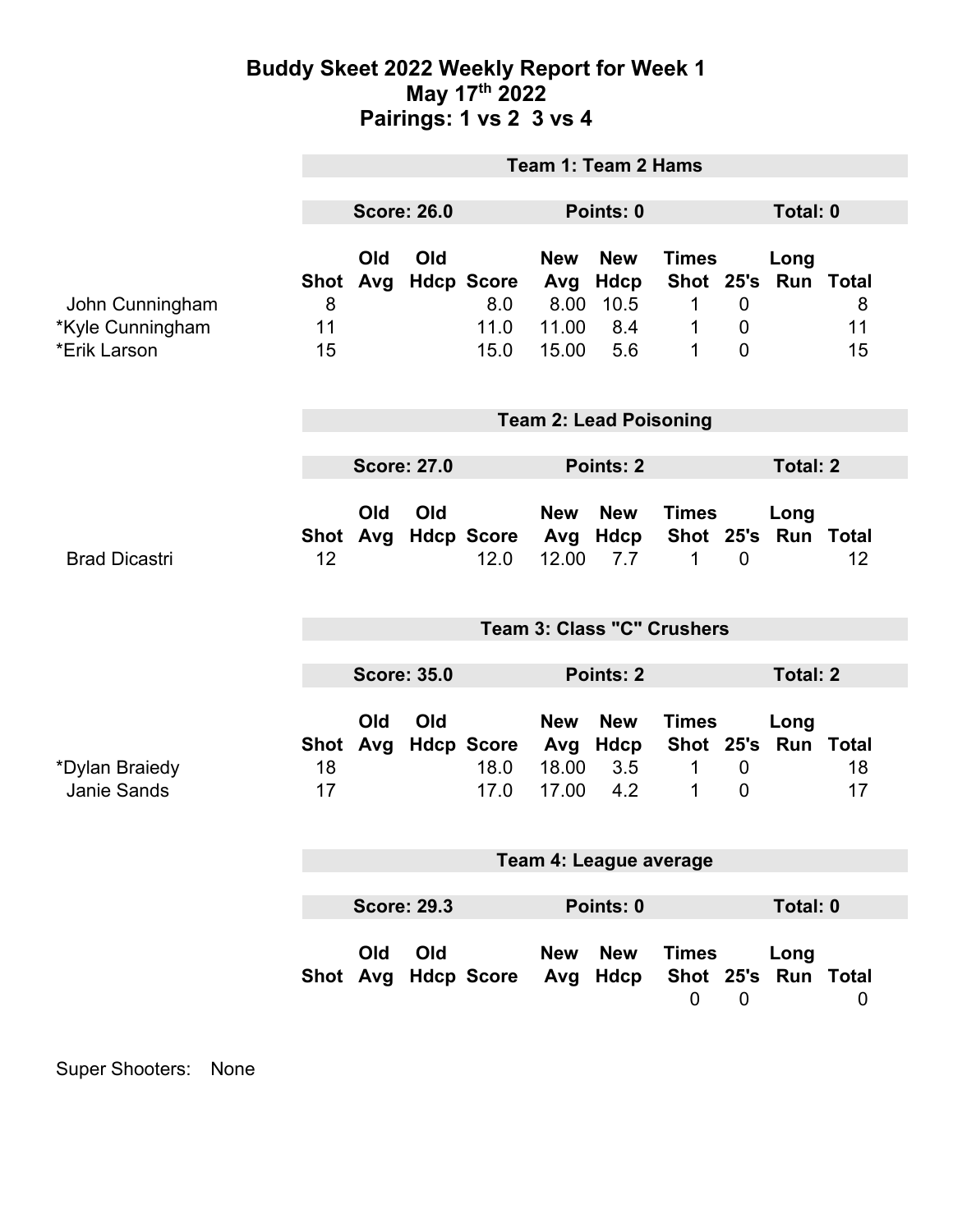## **Buddy Skeet 2022 Weekly Report for Week 1 May 17th 2022 Pairings: 1 vs 2 3 vs 4**

## **Buddy Skeet 2022 Team Standings through week 1**

| Team 3 | <b>Class "C" Crushers</b> | <b>2.0</b> |
|--------|---------------------------|------------|
| Team 2 | <b>Lead Poisoning</b>     | <b>2.0</b> |
| Team 4 | League average            | 0.0        |
| Team 1 | Team 2 Hams               | 0.0        |